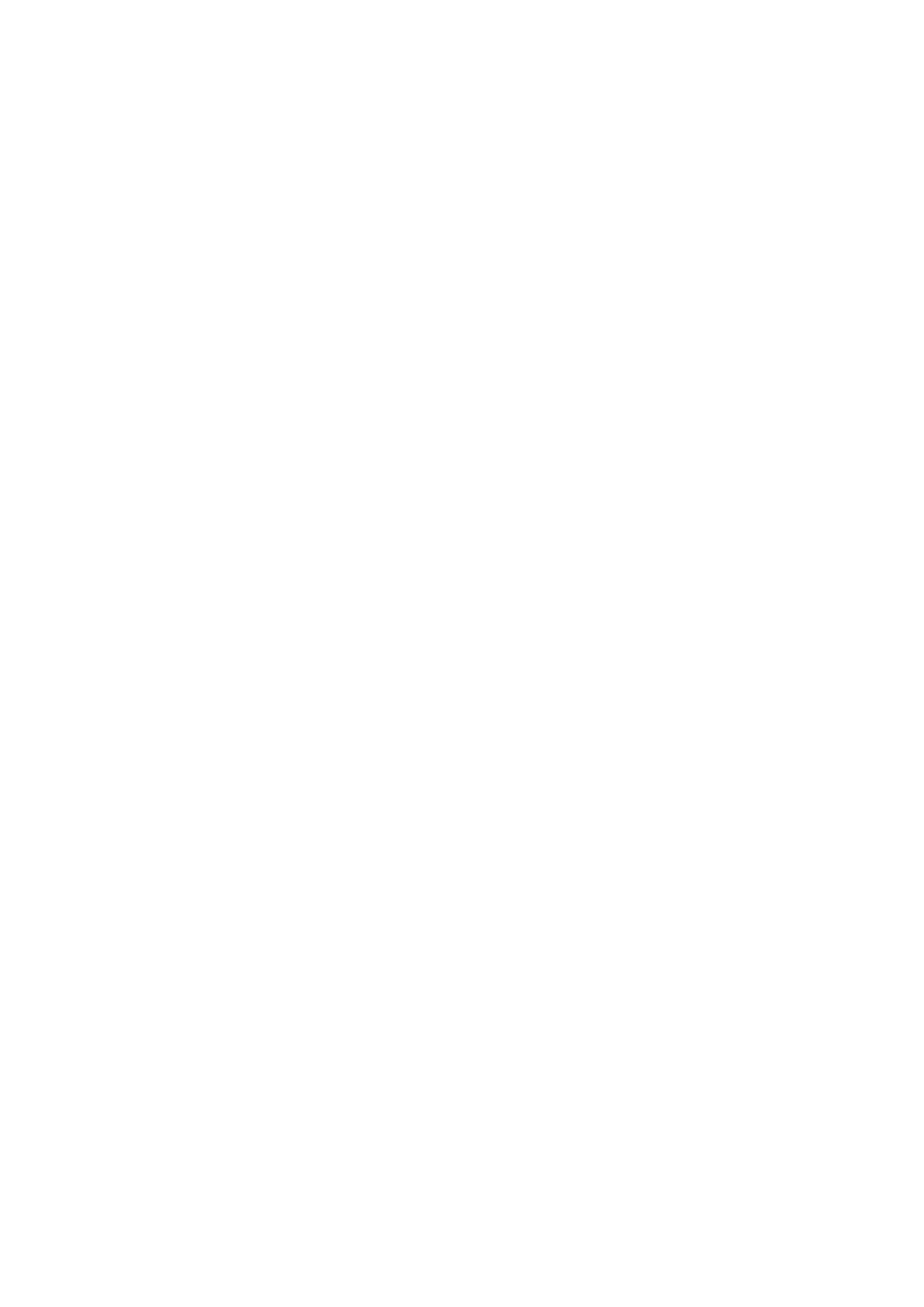| Title                                                     | (Mr/Mrs/Ms/Miss/Other)                                                  | Title                                                            | (Mr/Mrs/Ms/Miss/Other)                              |
|-----------------------------------------------------------|-------------------------------------------------------------------------|------------------------------------------------------------------|-----------------------------------------------------|
| Surname                                                   |                                                                         | Surname                                                          |                                                     |
| Forename(s)                                               |                                                                         | Forename(s)                                                      |                                                     |
| Date of Birth                                             | Age                                                                     | Date of Birth                                                    | Age                                                 |
| <b>Marital Status</b>                                     |                                                                         | <b>Marital Status</b>                                            |                                                     |
| Address<br>(Incl. Postcode)                               |                                                                         | <b>Address</b><br>(Incl. Postcode)                               |                                                     |
| Previous<br>Address<br>(if less than 3<br>years at above) |                                                                         | Previous<br><b>Address</b><br>(if less than 3<br>years at above) |                                                     |
| Email                                                     |                                                                         | Email                                                            |                                                     |
| Home Tel                                                  |                                                                         | Home Tel                                                         |                                                     |
| Work Tel                                                  |                                                                         | Work Tel                                                         |                                                     |
| Mobile Tel                                                |                                                                         | Mobile Tel                                                       |                                                     |
| Place of Birth                                            |                                                                         | Place of Birth                                                   |                                                     |
| Nationality                                               |                                                                         | Nationality                                                      |                                                     |
| Please provide your National Insurance (NI) Number:       |                                                                         |                                                                  | Please provide your National Insurance (NI) Number: |
|                                                           |                                                                         |                                                                  |                                                     |
|                                                           | Please provide your Legal Entity Identifier Number (LEI) if applicable: |                                                                  |                                                     |
|                                                           |                                                                         |                                                                  |                                                     |

| Are you subject to the IRS tax regime of the | Are you subject to the IRS tax regime of the |
|----------------------------------------------|----------------------------------------------|
| United States of America                     | United States of America                     |
| <b>YES</b>                                   | <b>YES</b>                                   |
| NΟ                                           | NO                                           |
| Please provide name(s), relationship         | Please provide name(s), relationship         |
| and dates of birth of any dependent(s)       | and dates of birth of any dependent(s)       |
|                                              |                                              |
|                                              | <b>Balkerne</b><br>Asset Management 1        |

PERSONAL DETAILS – APPLICANT 1 PERSONAL DETAILS – APPLICANT 2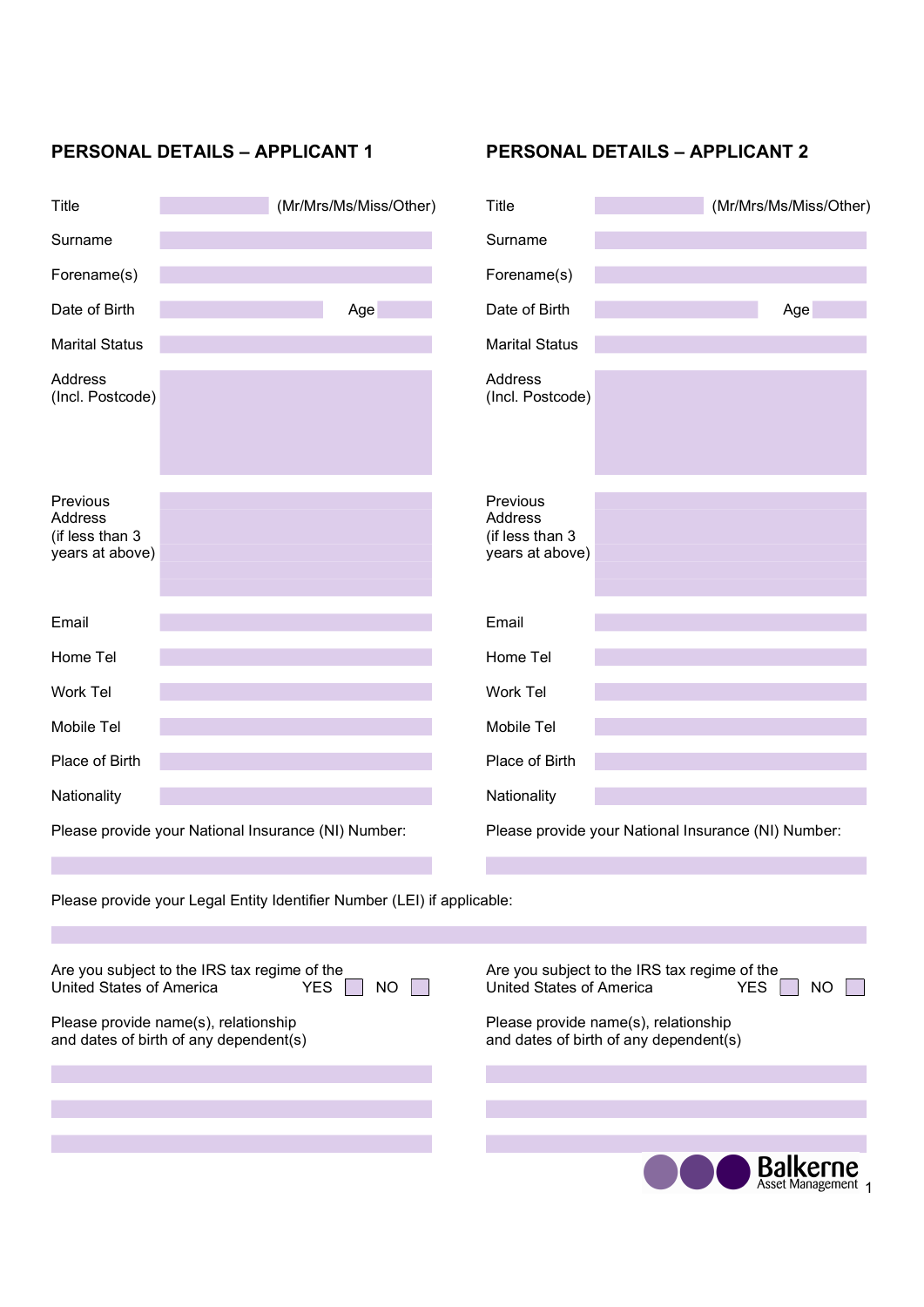# PERSONAL WEALTH – APPLICANT 1 PERSONAL WEALTH – APPLICANT 2

### Please tick all applicable sources of wealth Please tick all applicable sources of wealth

| Employment                     | Employment                     |
|--------------------------------|--------------------------------|
| Property                       | Property                       |
| Inheritance/Family Trust       | Inheritance/Family Trust       |
| <b>Business Ownership/Sale</b> | <b>Business Ownership/Sale</b> |
| Investments/Savings            | Investments/Savings            |
| Other (Please specify below)   | Other (Please specify below)   |

# Please include all personal income,<br>assets and liabilities

#### Income Income

|                    | <b>Employment Income</b>     | £ |                    | <b>Employment Income</b>     | £         |
|--------------------|------------------------------|---|--------------------|------------------------------|-----------|
|                    | Pension Income               | £ |                    | Pension Income               | £         |
|                    | Savings Income               | £ |                    | Savings Income               | £         |
|                    | Other (Please specify below) | £ |                    | Other (Please specify below) | £         |
|                    |                              |   |                    |                              |           |
|                    | <b>TOTAL INCOME</b>          | £ |                    | <b>TOTAL INCOME</b>          | £         |
| Assets             |                              |   | <b>Assets</b>      |                              |           |
|                    | <b>Main Residence</b>        | £ |                    | Main Residence               | £         |
|                    | <b>Other Property</b>        | £ |                    | <b>Other Property</b>        | £         |
|                    | <b>Cash/National Savings</b> | £ |                    | <b>Cash/National Savings</b> | £         |
|                    | Investments                  | £ |                    | Investments                  | $\pounds$ |
|                    | Other (Please specify below) | £ |                    | Other (Please specify below) | £         |
|                    |                              |   |                    |                              |           |
|                    | <b>TOTAL ASSETS</b>          | £ |                    | <b>TOTAL ASSETS</b>          | £         |
| <b>Liabilities</b> |                              |   | <b>Liabilities</b> |                              |           |
|                    | <b>Outstanding Mortgage</b>  | £ |                    | <b>Outstanding Mortgage</b>  | £         |
|                    | Other Loans                  | £ |                    | Other Loans                  | £         |
|                    | Other (Please specify below) | £ |                    | Other (Please specify below) | £         |
|                    |                              |   |                    |                              |           |
|                    | <b>TOTAL LIABILITIES</b>     | £ |                    | <b>TOTAL LIABILITIES</b>     | £         |

| Employment                     |  |
|--------------------------------|--|
| Property                       |  |
| Inheritance/Family Trust       |  |
| <b>Business Ownership/Sale</b> |  |
| Investments/Savings            |  |
| Other (Please specify below)   |  |

# Please include all personal income,<br>assets and liabilities

| ome |                              |   |
|-----|------------------------------|---|
|     | <b>Employment Income</b>     | £ |
|     | Pension Income               | £ |
|     | Savings Income               | £ |
|     | Other (Please specify below) | £ |
|     |                              |   |
|     | <b>TOTAL INCOME</b>          | £ |
| ets |                              |   |
|     | <b>Main Residence</b>        | £ |
|     | <b>Other Property</b>        | £ |
|     | <b>Cash/National Savings</b> | £ |
|     | Investments                  | £ |
|     | Other (Please specify below) | £ |
|     |                              |   |
|     | <b>TOTAL ASSETS</b>          | £ |
|     | pilities                     |   |
|     | <b>Outstanding Mortgage</b>  | £ |
|     | <b>Other Loans</b>           | £ |
|     | Other (Please specify below) | £ |
|     |                              |   |
|     | <b>TOTAL LIABILITIES</b>     | £ |
|     |                              |   |
|     |                              |   |

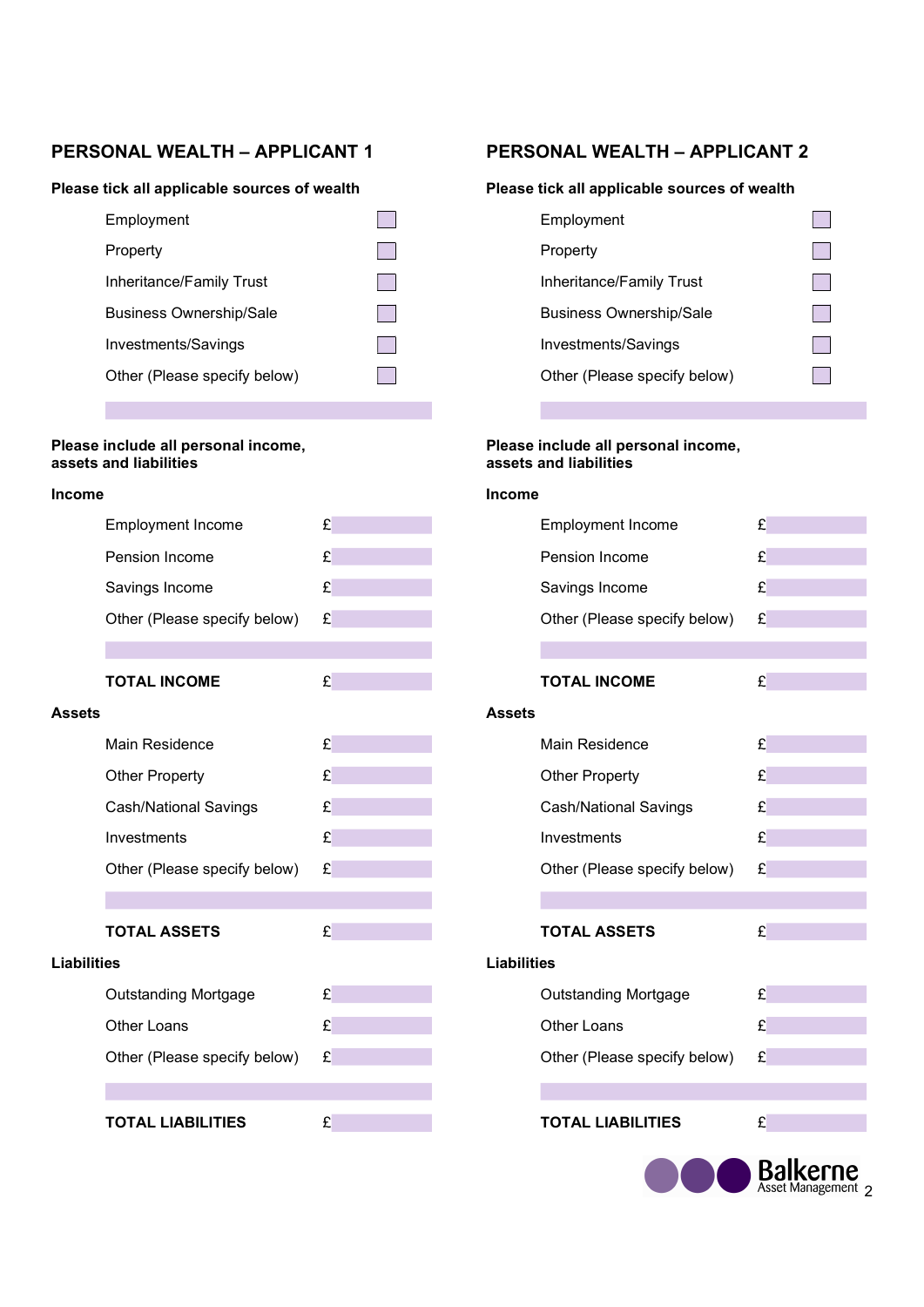# EMPLOYMENT AND BUSINESS INTERESTS EMPLOYMENT AND BUSINESS INTERESTS APPLICANT 1 APPLICANT 2

| What is your occupation (or last job if retired)?                                                        | What is your occupation (or last job if retired)?                                                 |  |  |
|----------------------------------------------------------------------------------------------------------|---------------------------------------------------------------------------------------------------|--|--|
| What is your anticipated retirement date?                                                                | What is your anticipated retirement date?                                                         |  |  |
| What is the name and address of your employer?                                                           | What is the name and address of your employer?                                                    |  |  |
|                                                                                                          |                                                                                                   |  |  |
| Please state type of business                                                                            | Please state type of business                                                                     |  |  |
|                                                                                                          |                                                                                                   |  |  |
| Are you a senior public figure/politician<br>or associated with one?<br><b>YES</b><br>NO                 | Are you a senior public figure/politician<br>or associated with one?<br><b>YES</b><br>ΝO          |  |  |
| Are you or have you ever been employed<br>in the Financial Services Industry?<br><b>YES</b><br><b>NO</b> | Are you or have you ever been employed<br>in the Financial Services Industry?<br><b>YES</b><br>NO |  |  |
| Do you have a shareholding of<br>5% or more in a Plc?<br><b>YES</b><br>NO                                | Do you have a shareholding of<br>5% or more in a Plc?<br><b>YES</b><br>NO                         |  |  |
| Are you a Director or a Significant<br>Senior Manager of a Plc?<br><b>YES</b><br>ΝO                      | Are you a Director or a Significant<br>Senior Manager of a Plc?<br><b>YES</b><br>ΝO               |  |  |

If you have answered yes to any of the above questions please provide details in the 'Notes' section on page 8.

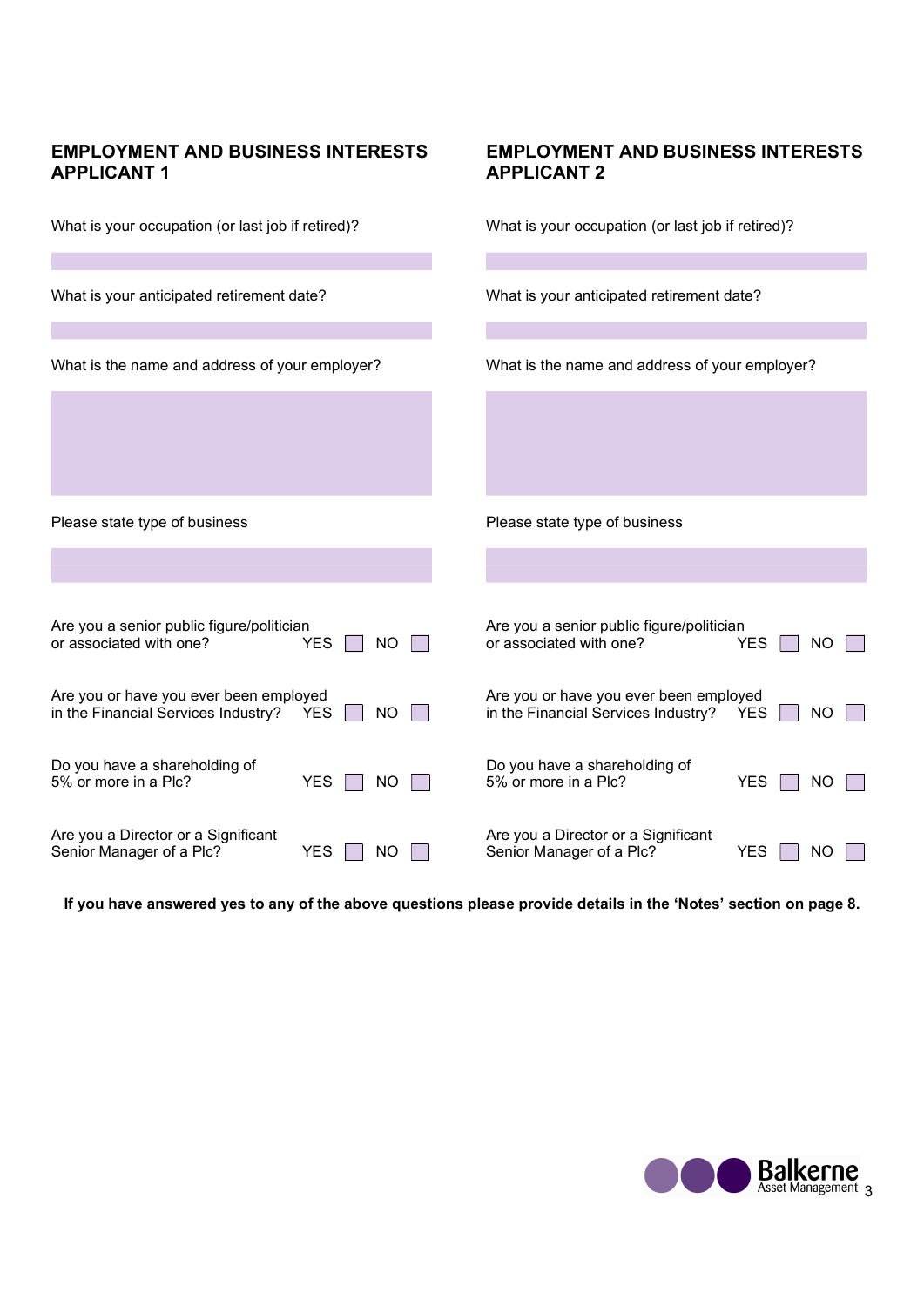# INVESTMENT OBJECTIVES AND ATTITUDE TOWARDS RISK vs. REWARD

A good starting point for any investment portfolio is a clear definition of the aims, objectives and constraints over a relevant period of time. The following questions will help us determine and implement a suitable longer term (5 years and more) investment strategy. It is important that you keep us informed of any changes to your circumstances so we can review the strategy.

### What is the main purpose of the investment portfolio and what are your financial goals?

- To accumulate wealth (i.e. Capital Growth) for long term capital expenditure (e.g. a house purchase or school fees); for Retirement/Inheritance Tax planning.
	- To generate an income (i.e. Income) to provide a regular or varied amount of monthly or quarterly income, either as your primary or supplementary source.
- $\Box$  A combination of both of the above options (i.e. Capital Growth & Income).

#### What is your anticipated time horizon?

This refers to the period of time over which an investment is made or held and in this context can range from a few years to several decades. Knowing your time horizon is extremely important in terms of helping us decide on suitable types of investment to achieve your above goals. All things being equal, a short time horizon would normally indicate a high exposure to fixed interest and little or minimum exposure to equities; a Medium or Long time horizon would normally suggest a higher exposure to assets such as equities in order to protect the portfolio against inflation.

| Less than 5 years | 5 to 10 years | Over 10 vears |  |
|-------------------|---------------|---------------|--|
|                   |               |               |  |

### What is your attitude to Risk?

Your financial circumstances will principally determine your capacity for risk and you may have to accept more than you initially anticipate in order to achieve your long-term objectives. All investment involves an element of risk to capital and/or income and there will be periods when the short-term return differs from the long-term objective.

| <b>Risk Averse</b>        | You do not accept any volatility or fluctuation to the value of your capital.<br>NOTE: The services of Balkerne Asset Management DO NOT cater for this risk<br>category.                                                                                                                                 |
|---------------------------|----------------------------------------------------------------------------------------------------------------------------------------------------------------------------------------------------------------------------------------------------------------------------------------------------------|
| Lower                     | You prefer and seek investments with a minimum risk of a decline in value and have a low<br>tolerance threshold to fluctuations/variations of capital value or income.                                                                                                                                   |
| <b>Lower than Medium</b>  | You prefer investments with a low risk of a decline in value, although you recognise that<br>some risk to capital must be incurred to achieve potentially higher returns. You will<br>tolerate low volatility in the value of your investments.                                                          |
| <b>Medium</b>             | You are willing to place a reasonable amount of emphasis on growth investments and are<br>aware that these are liable to fluctuate in value. You will tolerate moderate fluctuations in<br>the value and/or income levels of your investments.                                                           |
| <b>Higher than Medium</b> | You are willing to accept a potentially significant decline in your investment for potentially<br>higher capital returns. You will tolerate and accept wide fluctuations in the value and/or<br>income levels of your investments.                                                                       |
| <b>Higher</b>             | You are willing and prepared to accept high levels of volatility and risks and appreciate the<br>potential for major fluctuations in the value of your portfolio. This strategy holds significant<br>investment risks in the short term and portfolios may be unbalanced and opportunistic in<br>nature. |
|                           | <b>Dollipcon</b>                                                                                                                                                                                                                                                                                         |

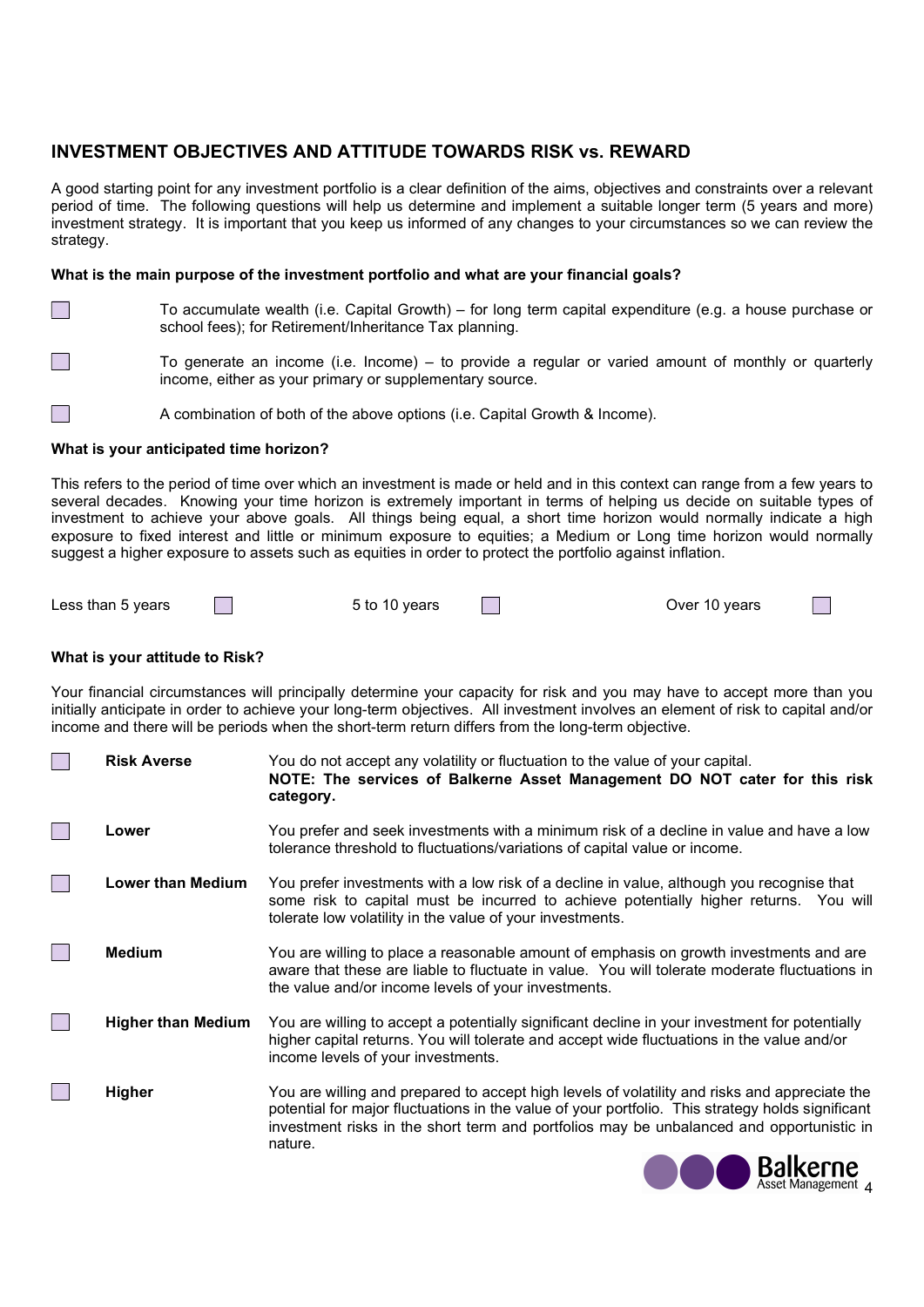## FUNDS FOR INVESTMENT

Please state the total amount you wish to invest with Balkerne Asset Management and the source of the monies

| Amount £                                           | Source |                                |  |
|----------------------------------------------------|--------|--------------------------------|--|
| Please indicate where the funds are currently held |        |                                |  |
| Personal Bank Account                              |        | Investments with a third party |  |
| Investments in own name                            |        | Other (please specify below)   |  |
| Account with another investment manager            |        |                                |  |

When investing via cheque please make it payable to 'Balkerne Asset Management Client's Account'

Please list any existing stocks which are to be transferred to Balkerne Asset Management on the notes page of this form (please include: the name of the stock, number of shares, date of purchase, book cost and current value)

## SERVICE CATEGORY

All investment services are managed on a discretionary basis whereby you grant Balkerne Asset Management the discretion to make all investment decisions, execute transactions and monitor performance. Please clearly indicate the category of service you are applying for:



BESPOKE PORTFOLIO SERVICE (BPS) – Min £500,000 – No Max Please complete the BPS APPLICATION FORM

 MANAGED STOCKBROKING SERVICE (MSS) – Min £50,000 – No Max Please complete the MSS APPLICATION FORM

 ALTERNATIVE INVESTMENT MARKET INHERITANCE TAX MANAGED STOCKBROKING SERVICE (AIM IHT MSS) – Min £50,000 – No Max Please complete the AIM IHT MSS APPLICATION FORM

 MANAGED FUND SERVICE (MFS) – Min £20,000 – No Max Please complete the MFS APPLICATION FORM

INDIVIDUAL SAVINGS ACCOUNT (ISA) - Min £20,000 - Max as per HMRC Please complete the ISA APPLICATION FORM

 ALTERNATIVE INVESTMENT MARKET INHERITANCE TAX INDIVIDUAL SAVINGS ACCOUNT (AIM IHT ISA) – Min £20,000 – Max as per HMRC Please complete the AIM IHT ISA APPLICATION FORM

 JUNIOR INDIVIDUAL SAVINGS ACCOUNT (JISA) - Min £9,000 – Max as per HMRC Please complete the JISA APPLICATION FORM

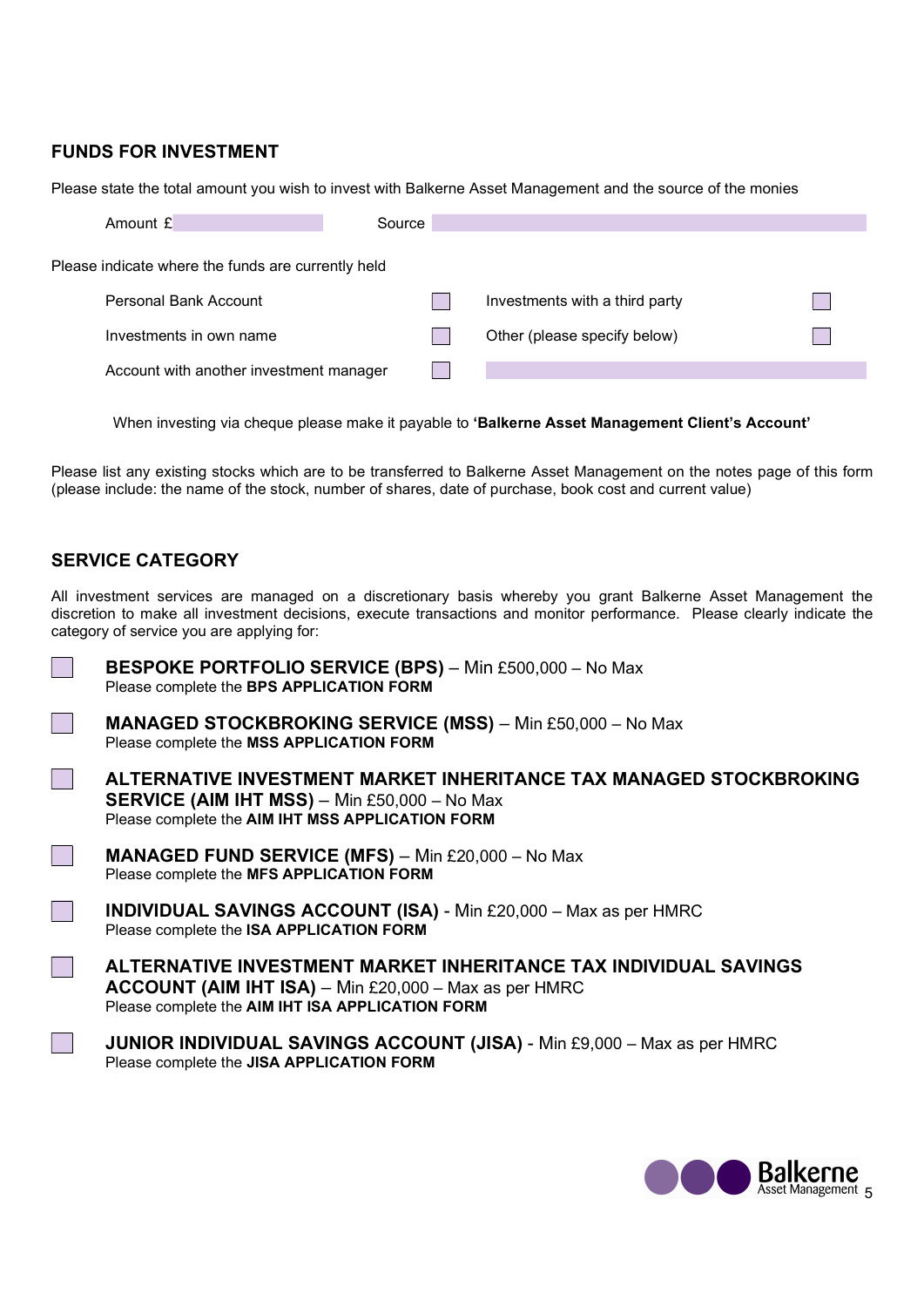# PORTFOLIO VALUATION STATEMENTS

Valuation Statements will be sent to you every quarter within 21 days of 31 March, 30 June, 30 September, and 31 December using our Valuations Online Service which is accessed via our website www.balkerneassetmanagement.com. Login credentials will be sent to you for this purpose.

In addition, you will be sent an annual statement as at 05 April (issued by the end of May), including where applicable, a Consolidated Tax Voucher, full cash, dividend and transaction statements and a Capital Gains Tax report, all via the Valuations Online Service.

### PERSONAL INFORMATION

Balkerne Asset Management as a trading style of Capel Court Plc adhere to the strict guidelines and principals required by the Data Protection Act 1998 and EU regulations under the General Data Protection Regulation (GDPR) in regard to obtaining, storage and security of personal data. Please refer to the Capel Court Plc and Balkerne Asset Management Data Protection and Privacy Notice for full details.

It is generally understood that we have a legitimate interest in keeping personal and financial information with regard to your application on file (electronic and/or paper based) in order to provide you with the services as detailed in the Key Features Document and Terms & Conditions pertinent to your Balkerne Asset Management Discretionary Portfolio.

## ID and ANTI-MONEY LAUNDERING VERIFICATION

We are required to verify your identity and may check your details against those held on databases with a credit reference agency (i.e. TransUnion (formerly Callcredit Ltd); for further details about TransUnion and the information it holds please refer to https://www.callcredit.co.uk/legal-information/bureau-privacy-notice), in accordance with the Proceeds of Crime Act 2002 and the Anti-Money Laundering regulations. No investments will be made until such verification has been obtained. If we cannot confirm your identity by electronic means, we may contact you to request additional information.

# Investment Risk Health Warning

The value of investments can go down as well as up and, as a consequence, the value of your portfolio at any given point in time cannot be guaranteed. Upon withdrawal or transfer of your portfolio you may not realise the sum originally invested.

Past performance cannot be relied on and is not necessarily a guide to future returns.

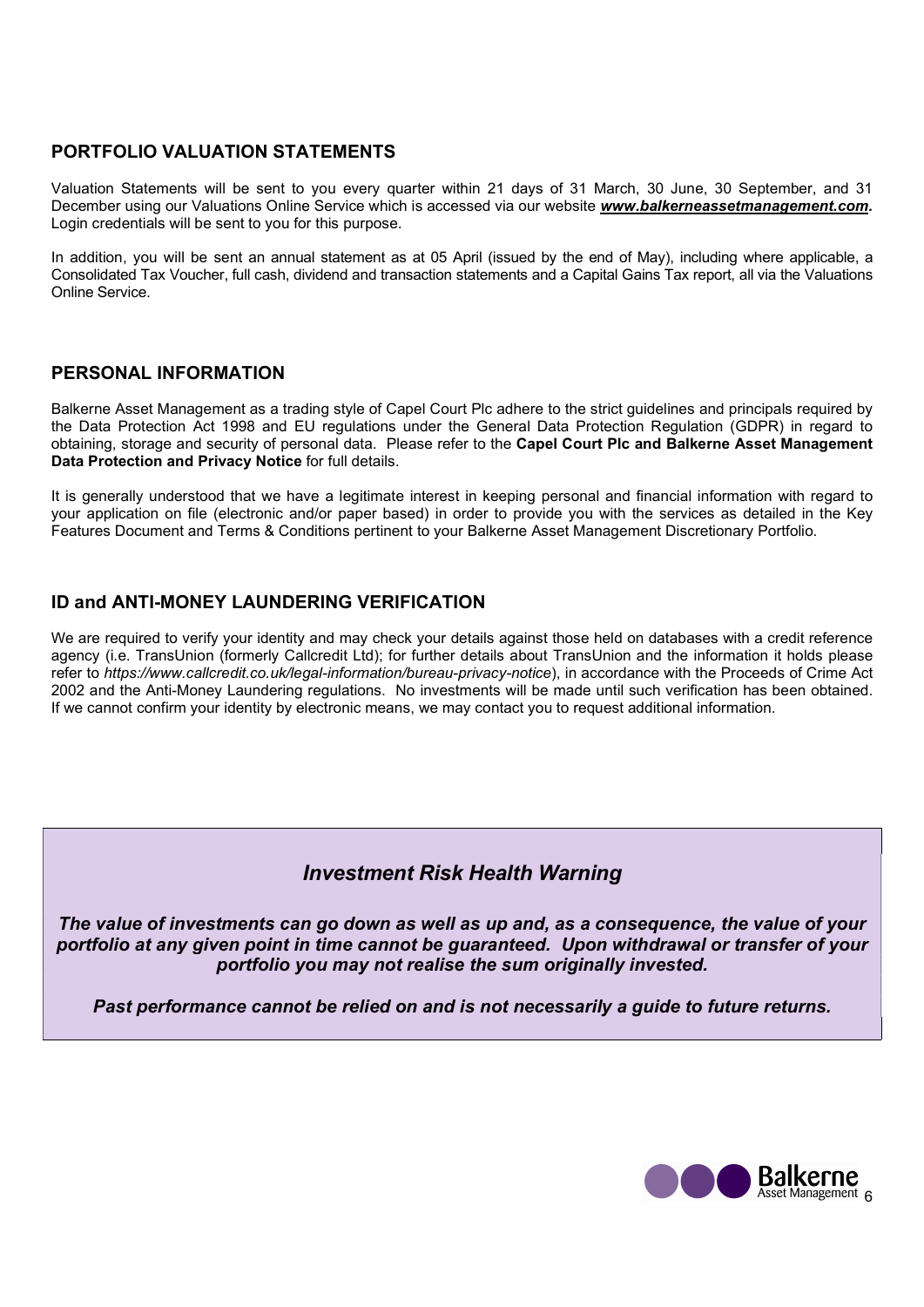# Please be Aware

Before investing in the services of Balkerne Asset Management, we strongly recommend that you read the Key Features, Terms & Conditions and Charges and Costs of our Services as applicable to the service(s) you are applying for as they provide details of the terms, risks and costs under which the investment(s) will be managed. In the event that you do not understand any aspect of the Key Features, Terms & Conditions or Charges and Costs of our Services, please ask further questions of your Financial Adviser in order to seek clarification.

# CLIENT DECLARATION:

I / We confirm that the details contained in this application form are accurate and true and represent a fair assessment of my / our objectives and attitude to investment risk. I / We further confirm that I / we have been given sufficient time and opportunity to read and consider the Key Features and Terms & Conditions pertaining to the services applied for and the Schedule of Charges and Costs of our Services and both appreciate and agree to the terms, risks and costs under which the investment(s) will be managed.



Balkerne Asset Management 1 Balkerne Hill, Colchester, Essex CO3 3FG Freephone 0808 200 0808

#### www.balkerneassetmanagement.com

Balkerne Asset Management is a trading style of Capel Court Plc which is authorised & regulated by the Financial Conduct Authority; FCA Registered Number 154146